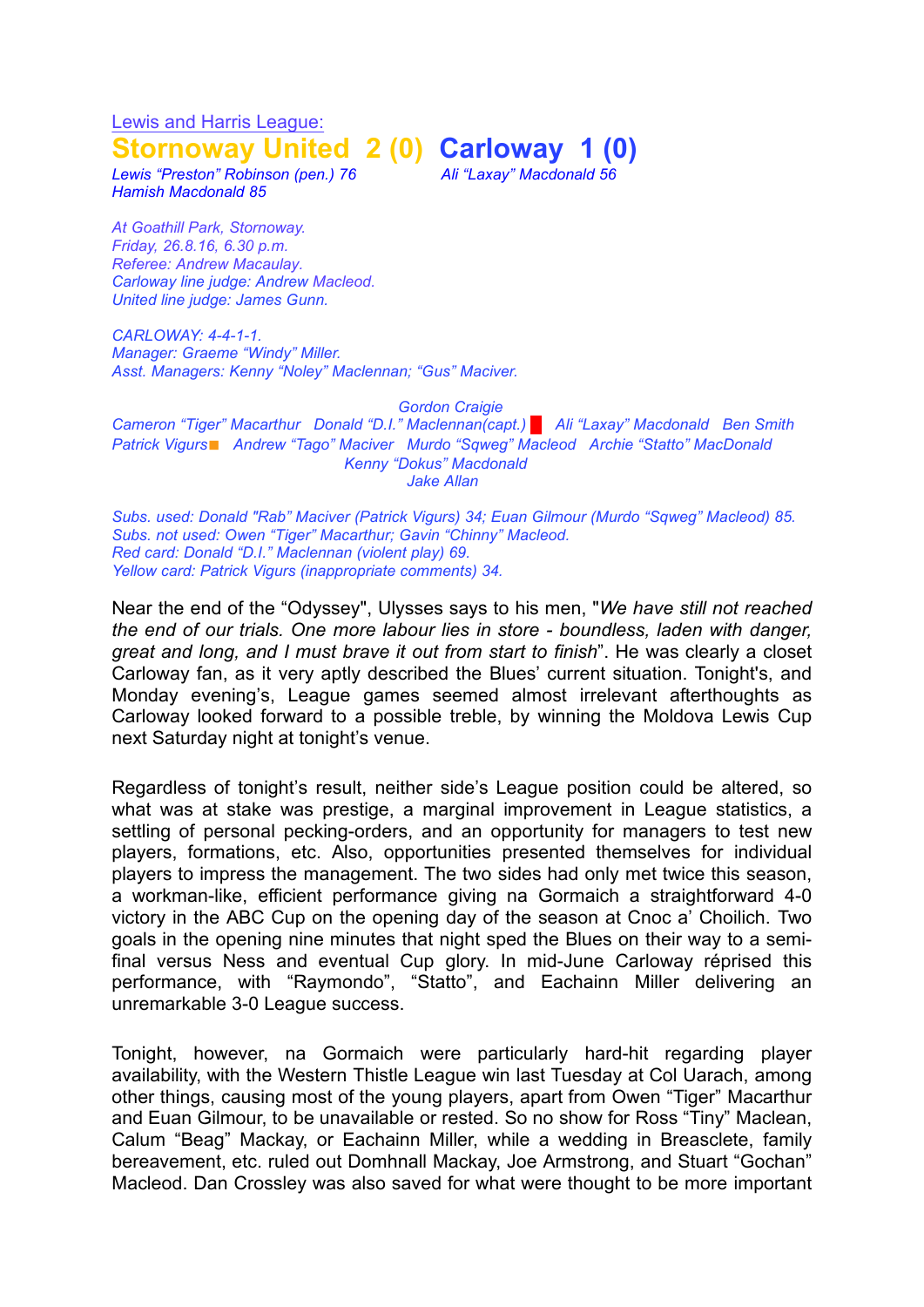duties next week. "Windy's" room for manoeuvre, then, was severely constrained, and he was forced to bite the bullet and risk wingman Ben Smith in an unfamiliar role at left-back, then string out a Dad's Army across the midfield, with veteran *animateur*, Murdo "Sgweg" Macleod, making a welcome appearance between the combative Patrick Vigurs, Andrew "Tago" Maciver, and Archie "Statto" MacDonald.

For a change, Goathill did not resemble an Irish sphagnum moor but appeared remarkably firm and inviting as Carloway had the misfortune to open affairs into the setting sun in what developed into a keenly fought, if broken, opening 45 minutes. In 5 minutes, "Sqweg" revealed early why he has always been a major asset to the Blues, and island football, by receiving the ball in the centre circle, looking up, and sending an instant Frank de Boer over the United left-back for "Dokus" to whizz towards the bye-line. Twelve yards out, he whipped across a vicious squared ball, just out of Jack Maclennan's reach, but unfortunately arriving a metre too soon for the charging Allan.

Carloway's makeshift line-up certainly were attempting to gel as quickly as possible and apply a pressured build-up which kept United on the back foot early, but lack of pace in midfield allowed the youthy, nippy Wasps to break at speed through it and and confront the back-line. In 10 minutes such a break led to a cross from no.8 Sven on the United left, midway within the Carloway half, taking a nasty deflection which carried it well-wide of the far post. In an attempt to prevent the corner, an attempted hooked clearance led to a gigantic Garry Owen going straight up, then descending at lightning speed under the Carloway bar. Craigie, however, managed to fight off a posse of challengers to punch up and away. Four minutes later a blistering run from midway within his own half, saw United's James Macaulay zoom towards "Van Der Sar". Twenty metres from goal a clever wall-pass sent him rightwards into the box, yet, under pressure, he still managed to slip it back and leftwards to the arriving no. 3, but his cracking drive from 12 metres was blocked brilliantly by Craigie and cleared.

A minute later a "Sqweg" through ball from the centre circle sent "Dokus" behind the line and into the box. Maclennan was out like a flash but "Dokus" succeeded in flicking it over the keeper, despite him getting a hand to the ball. and then flicking it onwards towards the unguarded goal from 12 metres. Amazingly, a Wasps' defender somehow got back to boot it away, a metre from crossing the line. Nevertheless, strangely enough, for all Carloway largely controlled a majority of territory and possession, the chances kept coming for United - swift on the break, and direct in approach. In 21 minutes another break down their right saw the wingman wriggle behind Smith to make 12 metres from the bye-line. His sharp, low cross came straight to Sven, ghosting in front of "Laxay", but his first-time side-foot by the near post shot a metre wide.Two minutes later it was Sven again who sent a deep, high cross from the United left, midway within the Carloway half, on the touchline. It carried towards the far bye-line where a reverse header forced Craigie to come out to thwart an attempted connect 10 metres in front of goal and punch onwards for a corner to his right.

The Blues replied just after the half-hour when a "Dokus" corner on the Blues' right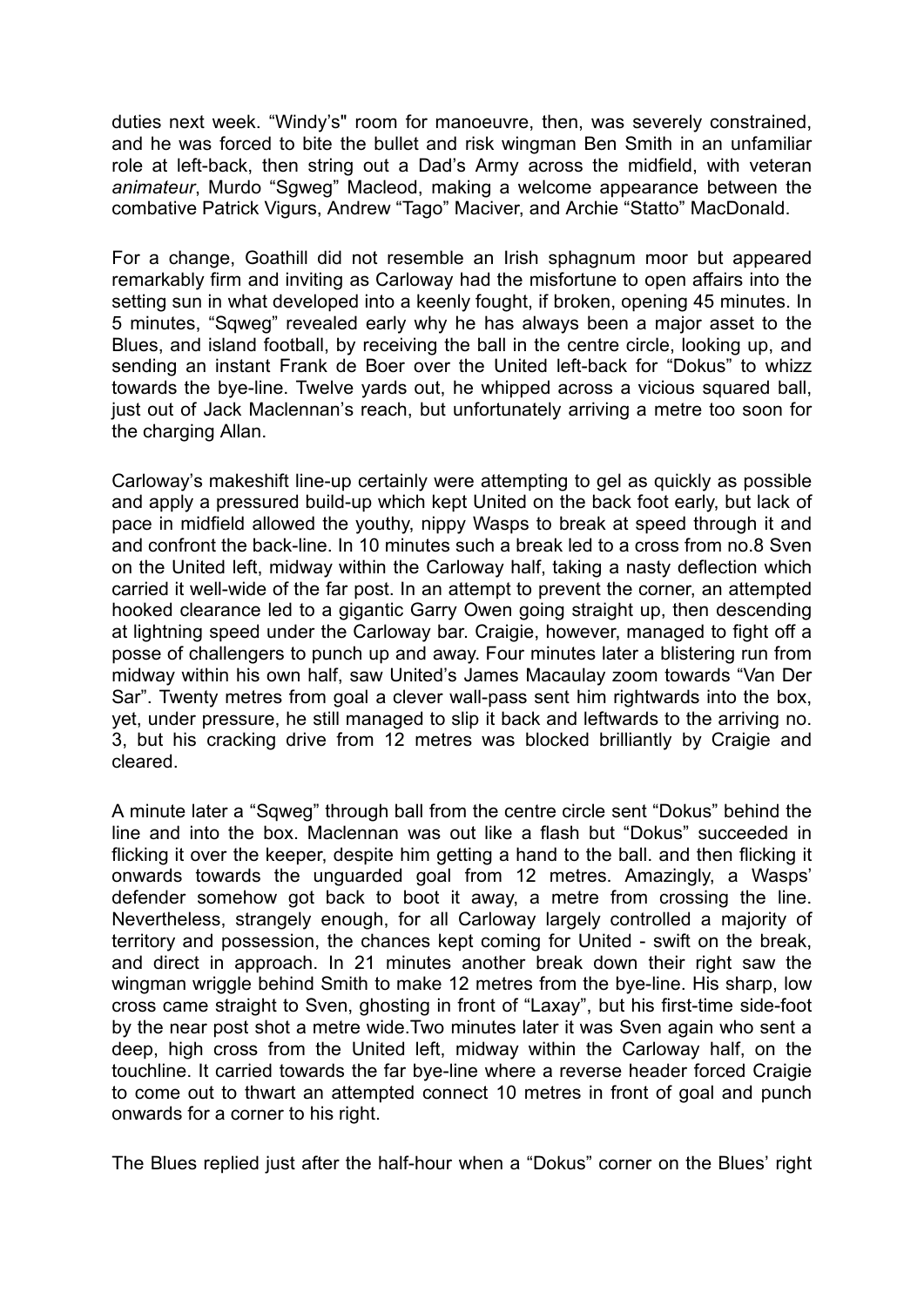led to an almighty melée in the United box, forcing Maclennan to block MacDonald's attempt from 12 metres, the ball spinning off like a pinball around the area. Eventually, the loose ball arrived at Allan, 16 metres out, but his shot was blocked on the line, and eventually cleared.

## **Half-time: Stornoway United 0 Carloway 0**

For a rapidly patched-together side Carloway had performed reasonably coherently, though had only threatened sporadically. Indeed, the industry and effort from the young United side had looked much more likely to create an opening, but the rockhard commitment of "D.I." and "Laxay" had kept them at bay, and this, together with a lack of coolness in front of goal, had kept the score-sheet empty. Once again, Carloway opened, trying to force things. In 55 minutes a Smith tackle and break forward on the left saw him pick out "Dokus" perfectly in the centre, 20 metres from goal. Expert control allowed "Dokus", moving leftwards, to fox his marker with a sharp reverse, then perform a second reverse, which enabled him to send in a crisp low shot at goal, but Maclennan read it clearly and dropped on the daisy-cutter.

A minute later "Laxay" robbed a breaking striker on the edge of his box before moving into the United half. He slipped the ball right to "Sqweg", who once again picked out "Dokus" perfectly, moving down the right touch-line. He reached the byeline before cutting across a low ball into the box which the stretching Maclennan could only beat outwards. "Laxay", who had continued his run, met it first-time on the edge of the area and smacked it firmly through a ruck of players and home (**0-1**).

Immediately, Carloway survived a scare as Kevin Flower was sent clear down the Wasps' right to make the edge of the Carloway box, but as he attempted to check inwards, an incisive "Laxay" tackle robbed him. The ball was played swiftly forward "Sqweg" in the centre circle, and he in turn sent the early breaker over the retreating back-line for Allan to charge into the box. A blocking tackle caused the ball to spin loose, and yet another furious melée ensued in the United box, but without a result.

As the game started to drift towards an inconclusive ending, a turning point dropped on proceedings in the 69th minute, with the dismissal of "D.I.", captain for the night, for a hefty tackle on no. 6. Certainly, a booking, but a straight red? Make up your own mind. The referee was in no doubt.

It was a decisive blow to the Blues, the loss of one of the mainstays of their defence, and from then on, strangely enough for a team in the lead, it was an exercise in damage limitation. In 72 minutes no. 6, breaking from the centre circle, sent a speculative drive from 24 metres just over the right of Craigie's bar. Then, a minute later, Flower was sent clear down the right to make the bye-line. He cut a low diagonal across, the ball being driven goal-wards 16 metres out in the centre, but Craigie managed to block the awkward ball outwards. The rebound was banged in immediately but "Tiger" somehow managed to knock it away off the line.

However, in 76 minutes, an overworked defence were slow to clear a low cross from Flower on the right, the ball breaking loose across goal. As United striker "Preston"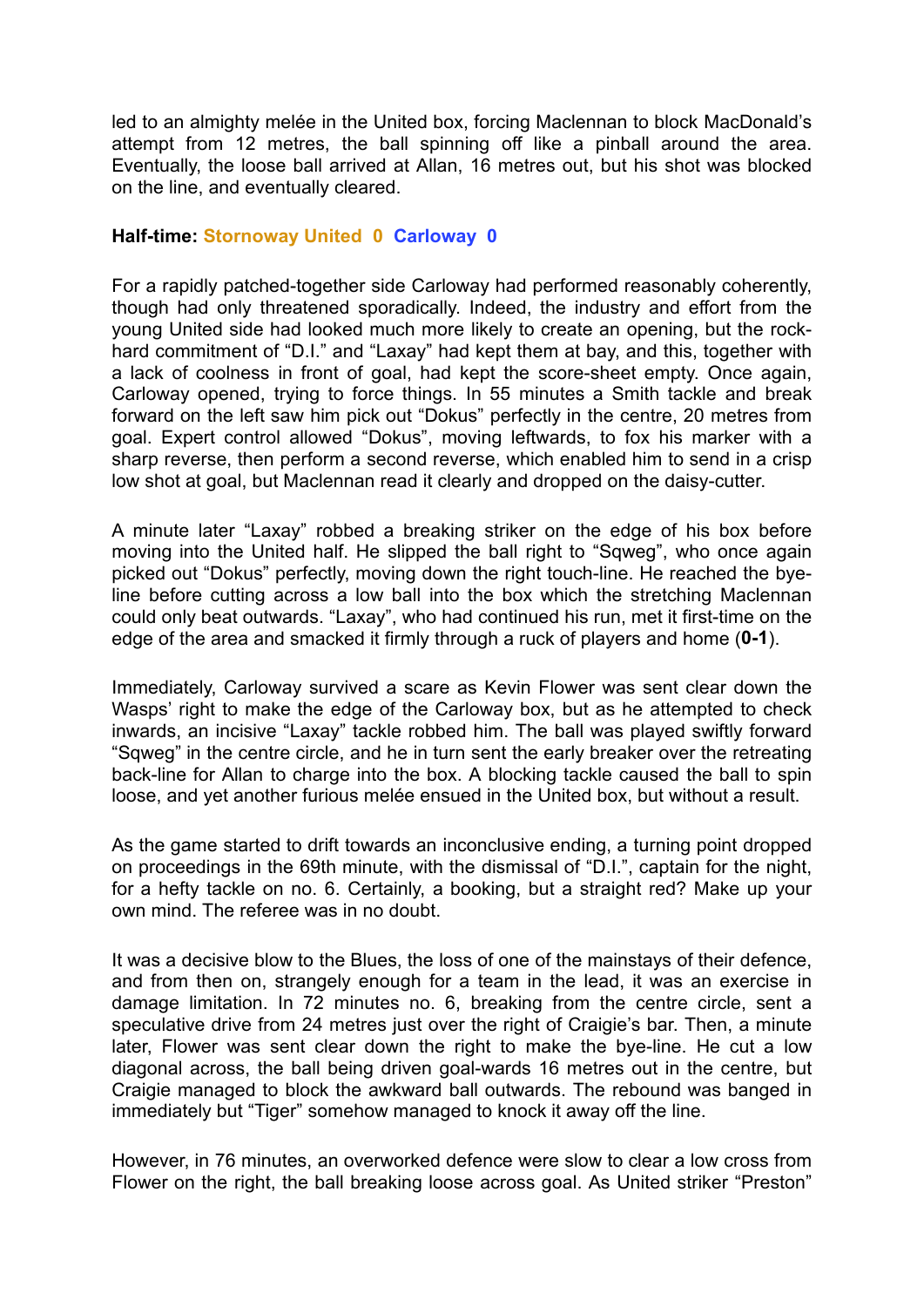pounced on it, a lunging "Tiger" tackle brought him crashing down just inside the centre of the box. "Preston" picked himself up and placed the resultant award low to Craigie's right (**1-1**).

Two minutes later it was Hamish Macdonald's turn to be sent free behind the line, this time on the left. He reached the box, checked back a step, then sent a careful right-foot lob-shot around and over "Van Der Sar" but it carried a metre wide and high of the far side of the bar.

In 80 minutes the Blues had their final realistic chance of the game, when a "Dokus" free-kick, 24 metres from goal, in the centre, was placed neatly over the wall, but Maclennan had no difficulty snatching it. Then, just as na Gormaich started to believe they might reach the finishing line without further damage, the wheels came off. Again, in 85 minutes, Flower broke free on the right and delivered a low diagonal into the box. The connecting drive on the edge of the box was read by the advancing Craigie but took a nasty deflection of "Laxay"s" ankle to the keeper's right, and the grasping keeper could only help it onwards and rightwards to the unmarked Macdonald, who had the easiest of tasks to slide it home from 8 metres (**2-1**).

## **Full-time: Stornoway United 2 (0) Carloway 1 (0)**

The importance attached to this fixture by the paying public was plainly demonstrated by the empty terracing, the game having the same atmosphere as a closed-door trial. Not that appeared to inhibit the players, with 4 yellow cards and one red card reflecting their desire to impress - in every sense of the word. It's difficult to sum up - or criticize - Carloway's performance tonight, both because it was such an unfamiliar line-up and the players did struggle hard to make it work and they did to a certain extent, though lack of pace was its major failing; and also because of the continuing lack of an out-and-out striker. "Dokus" preferred his usual Hidegkuti role, lying deep, setting-up or moving wide or forward to supply or strike; Jake Allan has the tendency to drift right, towards what looks like his preferred position on the right. Added to this was a rather muted display from the normally ebullient "Statto" and despite occasional bursts of good moves coming through the centre and trademark golden diagonals or breakers from "Sqweg", there was no Frazmac lookalike to finish.

The pluses were the continuing vice-like grip of the "D.I."/"Laxay" central partnership and the general appetite for the ball displayed by those who did turn out tonight, crucial assets in what will be two very trying occasions next week. Monday's game may not be that important to Carloway - except in so far as they don't want to lose heavily to the same team they meet later in the week in the Cup Final, and it is the old enemy, Lochs, after all - but it is of huge importance to the men from Leurbost who know that they should win handsomely to keep Point in their sights. Fortunately, "D.I." will be available for both games next week, despite his red card, and with no apparent injuries picked up tonight, fingers crossed that "Windy" has a full squad to select from on Monday and Saturday.